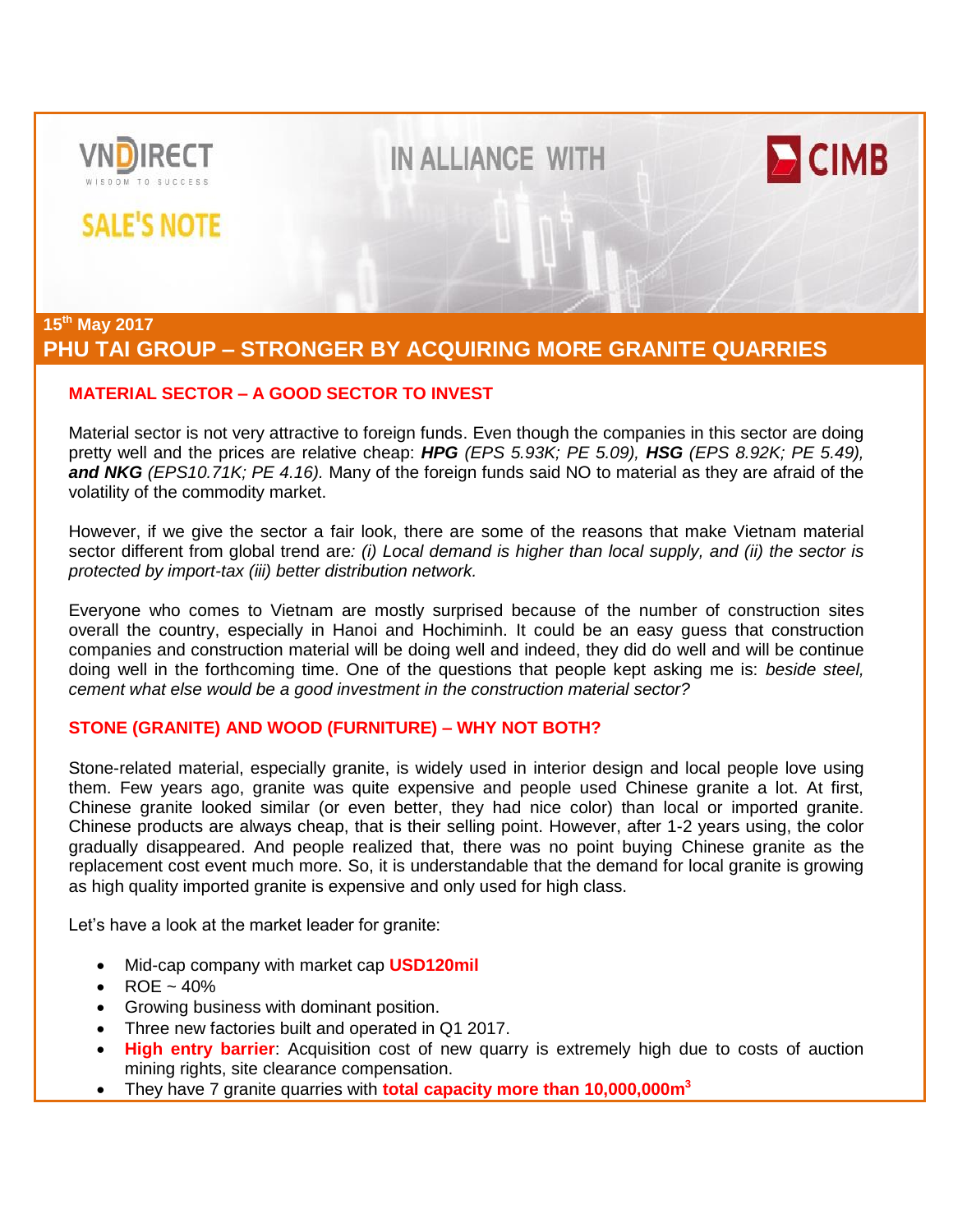**PHU TAI – HOSE: PTB** – was SOE company, they went public in 2004 and operated in three main businesses: granite producing, wood processing and car trade (Toyota).

I could say that even their background is SOE but PTB is well managed and their performance kept improving since listed on HOSE (chart below). Two main sources of income are stones producing and wood processing with accounted for 60% and 29% of gross profit respectively.



### **What would be the most attractive things about PTB?**

- They have total 7 granite quarries which enough for mining for **20 years**.
- Stone revenue is growing **35% for the next two years**: (i) new factories (ii) New exporting market (Germany) (iii) marble product is increasing in capacity (up25%)
- Wood processing capacity will increase **32% in 2017-2018** with (i) new factory, adding 25% capacity (ii) new Japanese partner (iii) margin 17%.
- Our target price is **160k (upside 27%)** with assumption that the new factories could use up to 60% capacity.
- Ambition to grow by acquiring more quarries: PTB is **aiming to buy small companies with good**